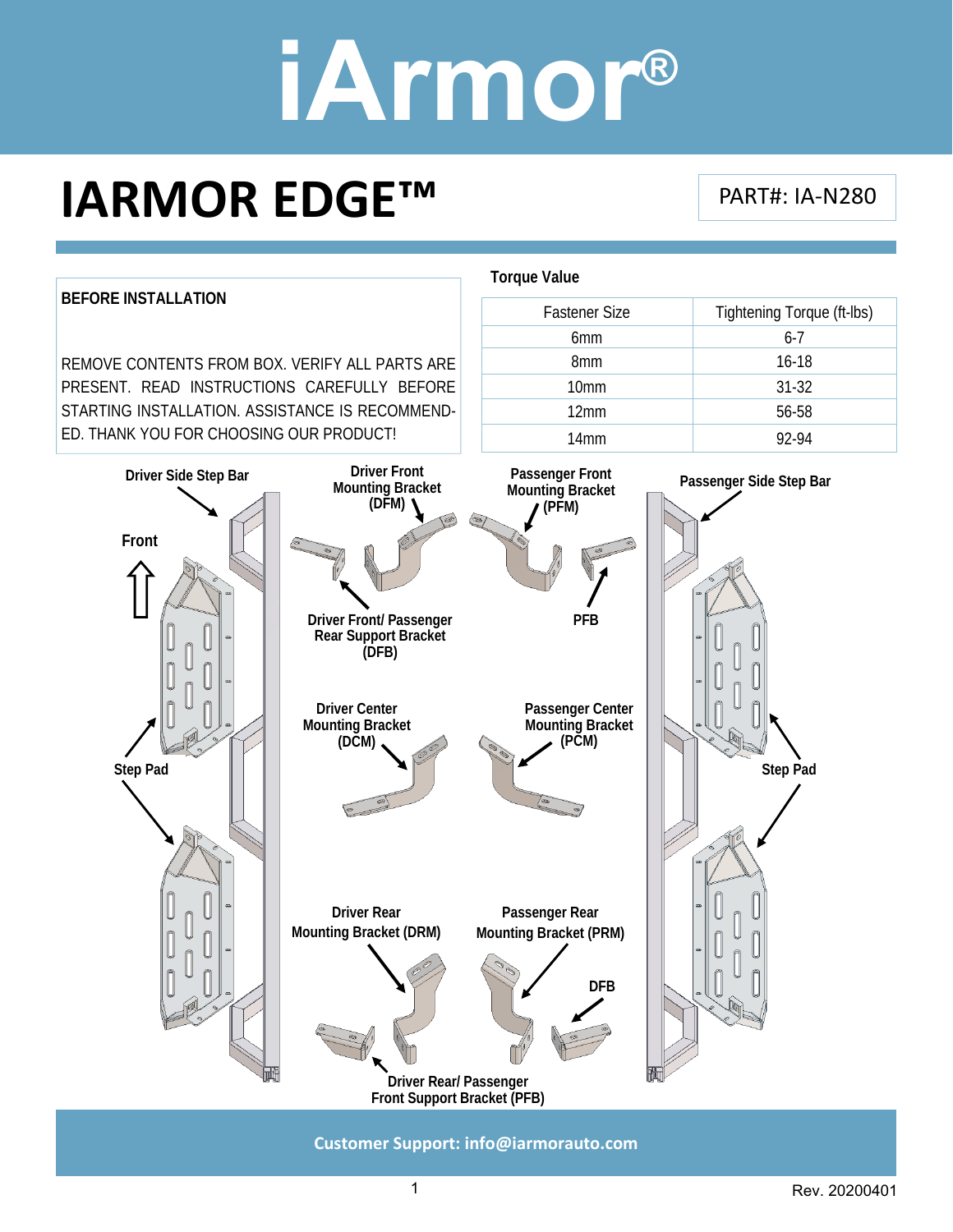

**The instruction here is for your reference only. We strongly recommend the professional installer for best result. We are not responsible for any damage caused by the installation**.

### **STEP 1**

Install the Step Pads onto the step bars with (32) M6X1-20 T-Bolts, (32) M6 Flat Washers, (32) M6 Nylon Lock Nuts and (8) M6X1-20 Flat Sunk Head Bolts.





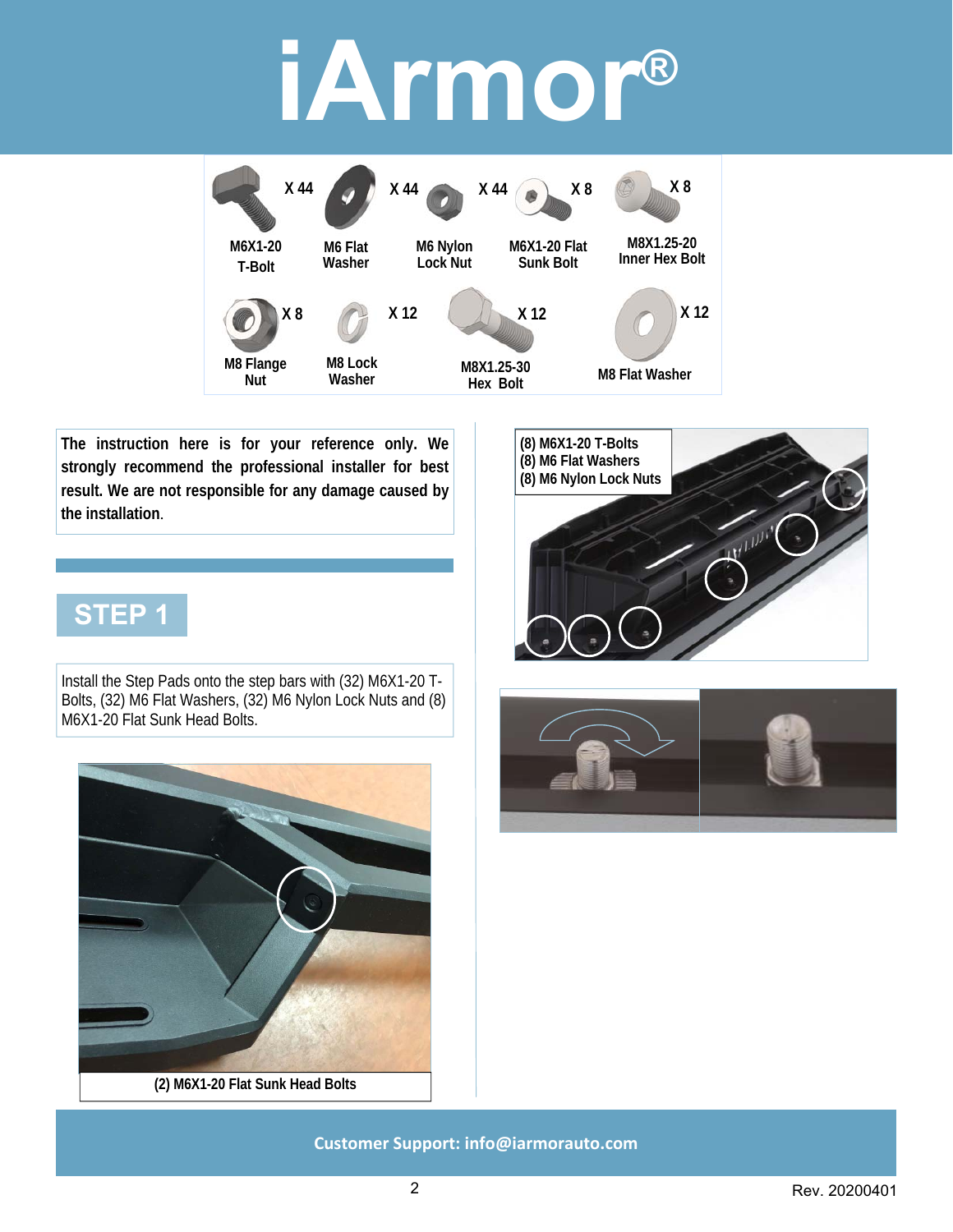#### **STEP 2**

Start installation on the passenger side of the vehicle, remove the existing (2) factory bolts located by the front tire opening securing the factory rocker panel bracket to the vehicle, **(Fig 1)**. Select (1) Passenger Front Mounting Bracket **(PFM)**. Hold the Passenger Front Mounting Bracket over the rocker panel bracket and line up the (2) mounting holes. Secure the brackets to the vehicle using the included (2) M8X1.25-30 Hex Bolts, (2) M8 Lock Washers and (2) M8 Flat Washers, **(Fig 2)**. Do not tighten hardware at this time.



### **STEP 3**

Select (1) Passenger Front Support Brackets **(PFB)** and attach it to the Passenger Front Mounting Bracket, using (2) M8X1.25-20 Inner Hex Bolt, (2) M8 Flange Nut, **(Fig 3)**. Do not tighten hardware at this time.

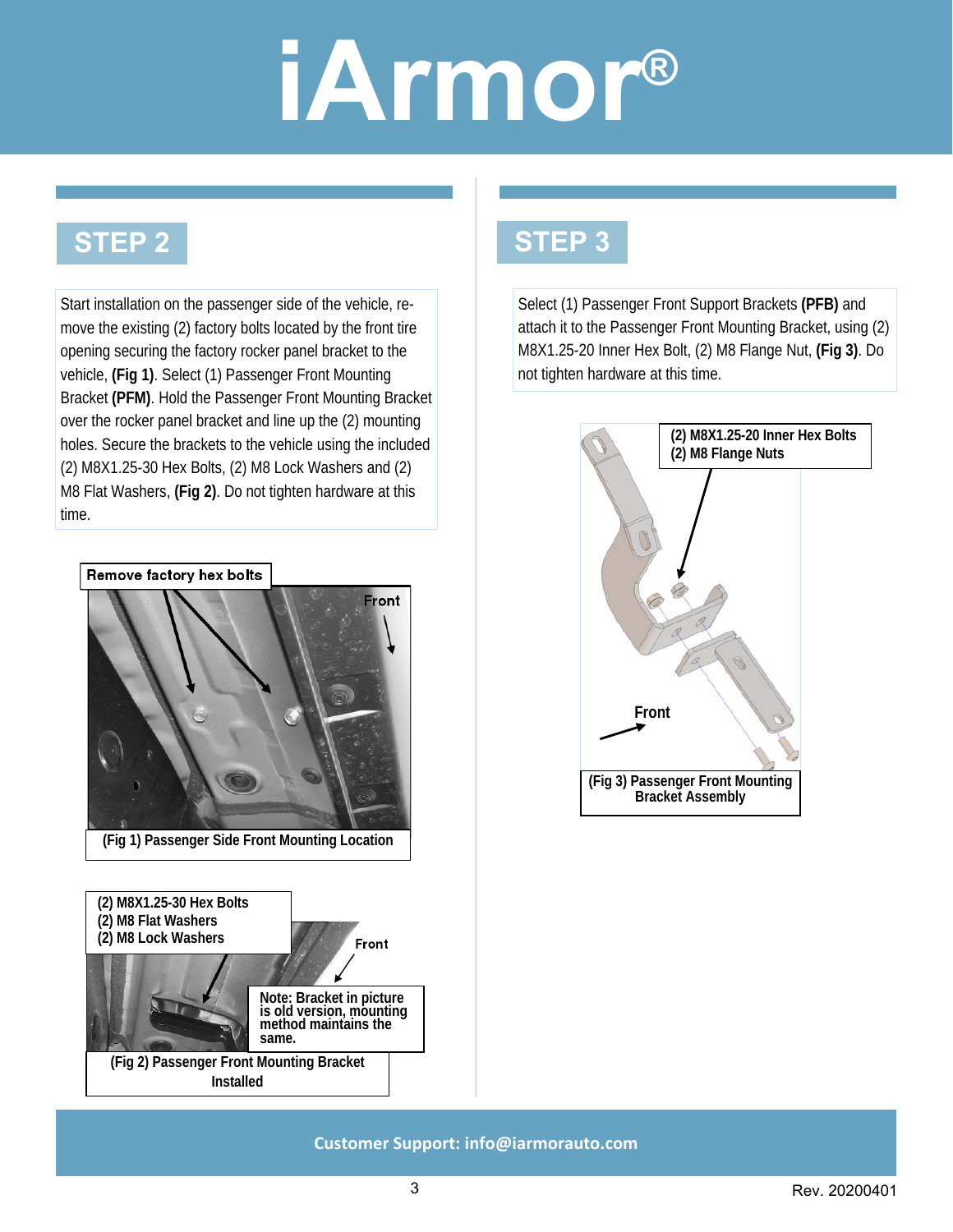#### **STEP 4**

The center and rear brackets are similar. Select (1) Passenger Rear Bracket **(PRM)** and repeat the procedure as described in **Step 2** to install it in the rear mounting location, **(Fig 4 & 5)**. Repeat the same procedure for the Passenger Center Mounting Bracket **(PCM)** installation. Do not tighten hardware at this time.





#### **STEP 5**

Select (1) Passenger Rear Support Bracket **(DFB)**, and attach it to the Passenger Rear Mounting Bracket, using (2) M8X1.25-20 Inner Hex Bolt, (2) M8 Flange Nut, **(Fig 6)**. **NOTE:** the Passenger Center Mounting Bracket does not have Support Bracket. Do not tighten hardware at this time.



#### **STEP 6**

Attach the Passenger Side Bar to the Mounting Brackets with (6) M6X1-20 T-Bolts, (6) M6 Flat Washers and (6) M6 Nylon Lock Nuts, **(Fig 7)**. Do not tighten hardware at this time.

#### **STEP 7**

Level and adjust the Bar properly and tighten all hardware. **NOTE:** Torque all M6 nylon lock nuts to 7 Ib-ft.